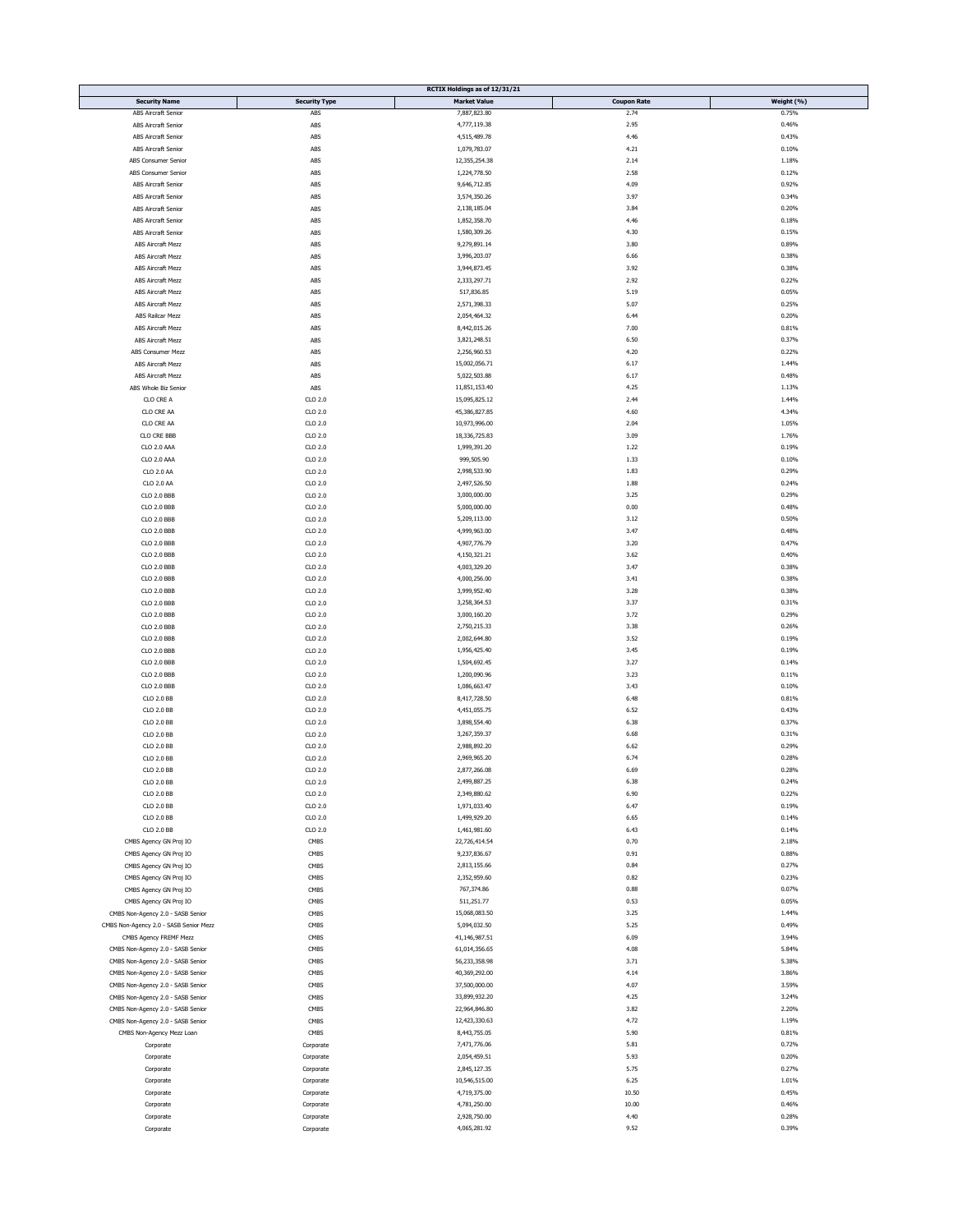|                                         |                      | RCTIX Holdings as of 12/31/21 |                    |            |
|-----------------------------------------|----------------------|-------------------------------|--------------------|------------|
| <b>Security Name</b>                    | <b>Security Type</b> | <b>Market Value</b>           | <b>Coupon Rate</b> | Weight (%) |
| Muni                                    | Municipals           | 32,805,296.34                 | 7.50               | 3.14%      |
| Mun                                     | Municipals           | 6,715,596.95                  | 0.00               | 0.64%      |
|                                         |                      |                               |                    |            |
| RMBS Agency Derivative Inverse IO       | <b>RMBS Agency</b>   | 3,200,196.10                  | 6.05               | 0.31%      |
| RMBS Agency Derivative Inverse IO       | RMBS Agency          | 2,759,252.25                  | 6.05               | 0.26%      |
| RMBS Agency Derivative Inverse IO       | RMBS Agency          | 1,756,088.15                  | 6.05               | 0.17%      |
|                                         |                      |                               |                    |            |
| RMBS Agency Derivative Inverse IO       | RMBS Agency          | 723,849.57                    | 5.95               | 0.07%      |
| RMBS Agency Derivative Inverse IO       | <b>RMBS Agency</b>   | 683,608.53                    | 6.05               | 0.07%      |
| RMBS Agency Derivative Inverse IO       | RMBS Agency          | 565,191.45                    | 6.10               | 0.05%      |
|                                         |                      |                               |                    |            |
| RMBS Agency Derivative IO               | <b>RMBS Agency</b>   | 11,224,863.03                 | 2.50               | 1.07%      |
| RMBS Agency Derivative IO               | RMBS Agency          | 6,969,098.02                  | 2.50               | 0.67%      |
| RMBS Agency Derivative IO               | <b>RMBS Agency</b>   | 6,756,881.61                  | 2.50               | 0.65%      |
|                                         |                      | 6,595,010.28                  | 2.50               | 0.63%      |
| RMBS Agency Derivative IO               | RMBS Agency          |                               |                    |            |
| RMBS Agency Derivative IO               | RMBS Agency          | 6,525,670.64                  | 2.50               | 0.62%      |
| RMBS Agency Derivative IO               | <b>RMBS Agency</b>   | 5,405,064.29                  | 2.50               | 0.52%      |
| RMBS Agency Derivative IO               |                      |                               |                    |            |
|                                         | RMBS Agency          | 5,172,486.24                  | 2.50               | 0.50%      |
| RMBS Agency Derivative IO               | <b>RMBS Agency</b>   | 4,710,073.11                  | 2.50               | 0.45%      |
| RMBS Agency Derivative IO               | <b>RMBS Agency</b>   | 4,416,823.07                  | 3.00               | 0.42%      |
|                                         |                      |                               |                    |            |
| RMBS Agency Derivative IO               | RMBS Agency          | 3,755,948.78                  | 3.00               | 0.36%      |
| RMBS Agency Derivative IO               | <b>RMBS Agency</b>   | 3,741,755.75                  | 3.00               | 0.36%      |
| RMBS Agency Derivative IO               | <b>RMBS Agency</b>   | 3,679,833.51                  | 2.50               | 0.35%      |
|                                         |                      |                               |                    |            |
| RMBS Agency Derivative IO               | RMBS Agency          | 3,636,926.14                  | 2.50               | 0.35%      |
| RMBS Agency Derivative IO               | RMBS Agency          | 3,240,967.34                  | 2.50               | 0.31%      |
| RMBS Agency Derivative IO               | RMBS Agency          | 3,073,876.96                  | 2.50               | 0.29%      |
|                                         |                      |                               |                    |            |
| RMBS Agency Derivative IO               | RMBS Agency          | 2,707,495.49                  | 2.50               | 0.26%      |
| RMBS Agency Derivative IO               | <b>RMBS Agency</b>   | 2,565,835.24                  | 2.50               | 0.25%      |
| RMBS Agency Derivative IO               | RMBS Agency          | 2,540,040.28                  | 2.50               | 0.24%      |
|                                         |                      |                               |                    |            |
| RMBS Agency Derivative IO               | <b>RMBS Agency</b>   | 2,524,187.58                  | 3.00               | 0.24%      |
| RMBS Agency Derivative IO               | RMBS Agency          | 2,185,803.93                  | 3.00               | 0.21%      |
| RMBS Agency Derivative IO               | RMBS Agency          | 2,144,564.94                  | 2.00               | 0.21%      |
|                                         |                      |                               |                    |            |
| RMBS Agency Derivative IO               | RMBS Agency          | 2,084,289.52                  | 2.50               | 0.20%      |
| RMBS Agency Derivative IO               | <b>RMBS Agency</b>   | 1,748,600.52                  | 3.00               | 0.17%      |
| RMBS Agency Derivative IO               |                      |                               |                    |            |
|                                         | RMBS Agency          | 1,505,475.51                  | 4.00               | 0.14%      |
| RMBS Agency Derivative IO               | RMBS Agency          | 1,424,271.74                  | 3.00               | 0.14%      |
| RMBS Agency Derivative IO               | RMBS Agency          | 1,418,725.87                  | 3.00               | 0.14%      |
|                                         |                      |                               |                    |            |
| RMBS Agency Derivative IO               | RMBS Agency          | 1,390,598.80                  | 2.50               | 0.13%      |
| RMBS Agency Derivative IO               | <b>RMBS Agency</b>   | 1,341,723.86                  | 2.50               | 0.13%      |
| RMBS Agency Derivative IO               | RMBS Agency          | 1,304,699.96                  | 2.50               | 0.12%      |
|                                         |                      |                               |                    |            |
| RMBS Agency Derivative IO               | RMBS Agency          | 1,298,192.28                  | 3.00               | 0.12%      |
| RMBS Agency Derivative IO               | RMBS Agency          | 1,249,655.44                  | 3.00               | 0.12%      |
| RMBS Agency Derivative IO               | RMBS Agency          | 969,855.26                    | 3.50               | 0.09%      |
|                                         |                      |                               |                    |            |
| RMBS Agency Derivative IO               | RMBS Agency          | 849,827.88                    | 2.50               | 0.08%      |
| RMBS Agency Derivative IO               | RMBS Agency          | 820,098.69                    | 2.50               | 0.08%      |
| RMBS Agency Derivative IO               | <b>RMBS Agency</b>   | 750,765.93                    | 3.50               | 0.07%      |
|                                         |                      |                               |                    |            |
| RMBS Agency Derivative IO               | <b>RMBS Agency</b>   | 703,905.31                    | 2.50               | 0.07%      |
| RMBS Agency Derivative IO               | RMBS Agency          | 546,515.63                    | 3.50               | 0.05%      |
| RMBS Agency Derivative IO               |                      |                               | 3.00               | 0.05%      |
|                                         | RMBS Agency          | 489,838.18                    |                    |            |
| RMBS Agency Derivative IO               | RMBS Agency          | 308,913.46                    | 3.50               | 0.03%      |
| RMBS Agency Derivative IO               | RMBS Agency          | 130,178.64                    | 3.50               | 0.01%      |
| RMBS Agency Derivative IO               | RMBS Agency          | 79,020.08                     | 3.00               | 0.01%      |
|                                         |                      |                               |                    |            |
| RMBS Agency Derivative IO               | <b>RMBS Agency</b>   | 30,852.37                     | 3.50               | 0.00%      |
| RMBS Agency Derivative IO               | <b>RMBS Agency</b>   | 4,299.73                      | 3.50               | 0.00%      |
| RMBS Non-Agency Subprime Senior         | RMBS Non-Agency      | 48,796.41                     | 1.18               | 0.00%      |
|                                         |                      |                               |                    |            |
| RMBS Non-Agency POA Senior              | RMBS Non-Agency      | 202,357.28                    | 0.80               | 0.02%      |
| RMBS Non-Agency Subprime Senior         | RMBS Non-Agency      | 277,111.61                    | 0.64               | 0.03%      |
|                                         |                      | 1,940,351.18                  | 0.99               | 0.19%      |
| RMBS Non-Agency Subprime Senior         | RMBS Non-Agency      |                               |                    |            |
| RMBS Non-Agency POA Senior              | RMBS Non-Agency      | 98,084.75                     | 0.80               | 0.01%      |
| RMBS Non-Agency Subprime Senior         | RMBS Non-Agency      | 1,506,836.01                  | 0.60               | 0.14%      |
| RMBS Non-Agency AltA Senior             | RMBS Non-Agency      | 715,764.15                    | 5.82               | 0.07%      |
|                                         |                      |                               |                    |            |
| RMBS Non-Agency GSE CRT Mezz            | RMBS Non-Agency      | 5,002,854.00                  | 2.15               | 0.48%      |
| RMBS Non-Agency MSR Senior              | RMBS Non-Agency      | 7,991,830.08                  | 4.21               | 0.76%      |
| RMBS Non-Agency AltA Re-Remic Senior    | RMBS Non-Agency      | 1,412,193.35                  | 0.48               | 0.14%      |
|                                         |                      |                               |                    |            |
| RMBS Non-Agency 2nd Lien Senior         | RMBS Non-Agency      | 474,569.13                    | 5.80               | 0.05%      |
| RMBS Non-Agency Derivative Inverse IO   | RMBS Non-Agency      | 2,567,709.08                  | 5.80               | 0.25%      |
| RMBS Non-Agency FGIC RMBS Claims Senior | RMBS Non-Agency      | 1,296,320.00                  | 5.75               | 0.12%      |
|                                         |                      |                               |                    |            |
| RMBS Non-Agency Manuf. Housing          | RMBS Non-Agency      | 3,140,334.00                  | 6.98               | 0.30%      |
| RMBS Non-Agency Subprime Senior         | RMBS Non-Agency      | 5,075,534.00                  | 0.55               | 0.49%      |
| RMBS Non-Agency 2nd Lien Junior         | RMBS Non-Agency      | 2,472,221.33                  | 0.60               | 0.24%      |
|                                         |                      |                               |                    |            |
| RMBS Non-Agency 2nd Lien Junior         | RMBS Non-Agency      | 4,679.42                      | 0.56               | 0.00%      |
| RMBS Non-Agency 2nd Lien Junior         | RMBS Non-Agency      | 2,814.97                      | 0.59               | 0.00%      |
|                                         |                      |                               |                    |            |
| RMBS Non-Agency 2nd Lien Senior         | RMBS Non-Agency      | 7,710,270.42                  | 6.00               | 0.74%      |
| RMBS Non-Agency 2nd Lien Senior         | RMBS Non-Agency      | 4,841,480.95                  | 6.17               | 0.46%      |
| RMBS Non-Agency 2nd Lien Senior         | RMBS Non-Agency      | 2,743,499.48                  | 5.97               | 0.26%      |
|                                         |                      |                               |                    |            |
| RMBS Non-Agency 2nd Lien Senior         | RMBS Non-Agency      | 1,905,876.17                  | 6.09               | 0.18%      |
| RMBS Non-Agency 2nd Lien Senior         | RMBS Non-Agency      | 1,899,600.73                  | 6.23               | 0.18%      |
| RMBS Non-Agency 2nd Lien Senior         | RMBS Non-Agency      | 40,641.18                     | 0.50               | 0.00%      |
|                                         |                      |                               |                    |            |
| RMBS Non-Agency AltA Mezz               | RMBS Non-Agency      | 2,225,611.41                  | 6.70               | 0.21%      |
| RMBS Non-Agency AltA Re-Remic Senior    | RMBS Non-Agency      | 5,653,640.07                  | 7.00               | 0.54%      |
| RMBS Non-Agency Subprime Mezz           | RMBS Non-Agency      | 3,947,838.62                  | 0.79               | 0.38%      |
|                                         |                      |                               |                    |            |
| RMBS Non-Agency 2nd Lien Junior         | RMBS Non-Agency      | 2,377,676.88                  | 0.66               | 0.23%      |
| RMBS Non-Agency 2nd Lien Junior         | RMBS Non-Agency      | 128.17                        | 3.99               | 0.00%      |
| RMBS Non-Agency Derivative IO           | RMBS Non-Agency      | 52,803.80                     | 0.16               | 0.01%      |
|                                         |                      |                               |                    |            |
| RMBS Non-Agency EBO                     | RMBS Non-Agency      | 42,040,588.80                 | 1.85               | 4.02%      |
| RMBS Non-Agency EBO                     | RMBS Non-Agency      | 25,002,592.53                 | 1.85               | 2.39%      |
| RMBS Non-Agency FGIC RMBS Claims Senior |                      | 895,469.31                    | 0.54               | 0.09%      |
|                                         | RMBS Non-Agency      |                               |                    |            |
| RMBS Non-Agency FGIC RMBS Claims Senior | RMBS Non-Agency      | 532,728.00                    | 6.10               | 0.05%      |
| RMBS Non-Agency FGIC RMBS Claims Senior | RMBS Non-Agency      | 179,413.67                    | 5.84               | 0.02%      |